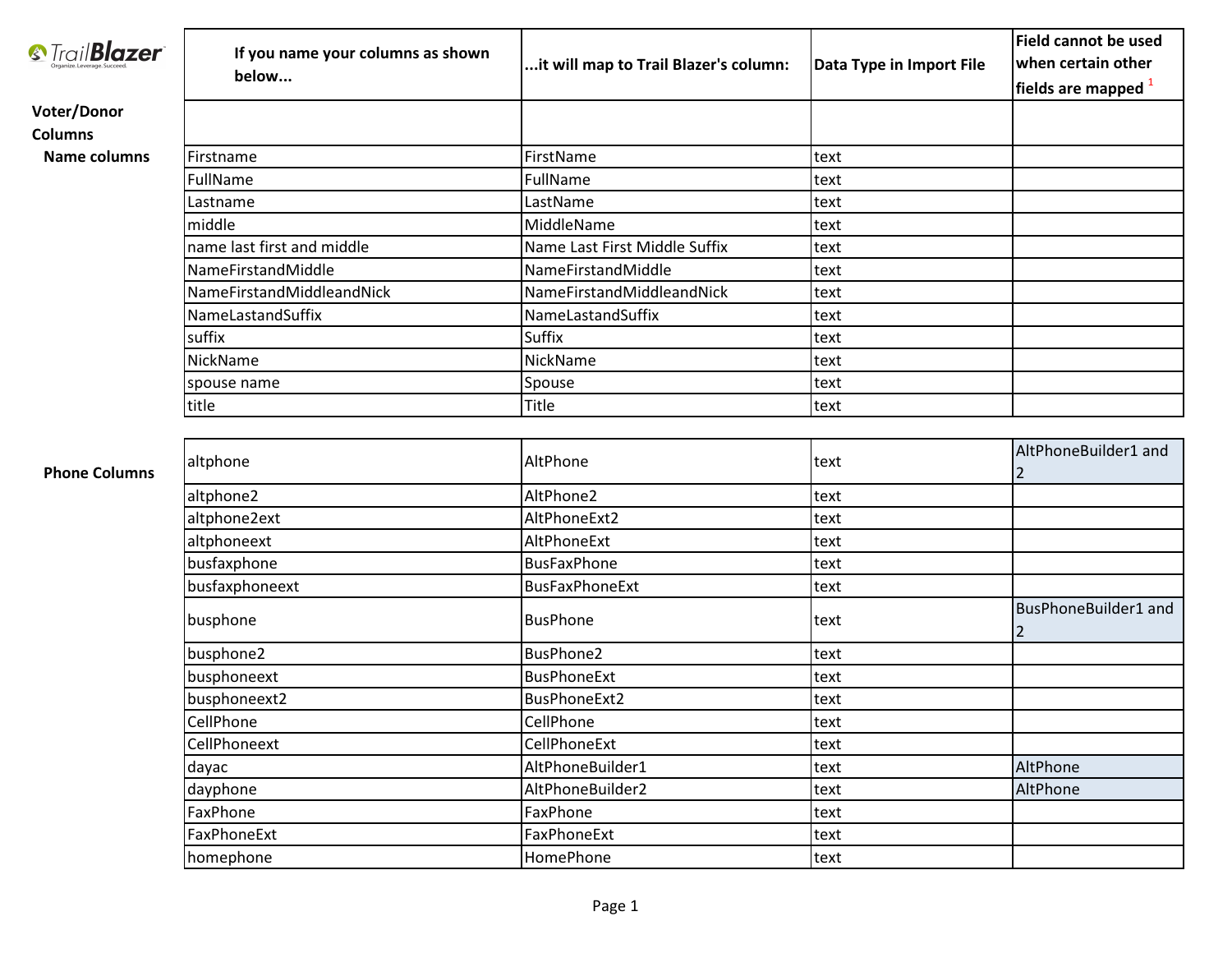|                                                 |                                   |                                       |                          | <b>Field cannot be used</b>         |
|-------------------------------------------------|-----------------------------------|---------------------------------------|--------------------------|-------------------------------------|
| <b><i><u><i>S</i></u></i></b> TrailBlazer       | If you name your columns as shown | it will map to Trail Blazer's column: | Data Type in Import File | when certain other                  |
|                                                 | below                             |                                       |                          | fields are mapped $1$               |
|                                                 | homephoneext                      | HomePhoneExt                          | text                     |                                     |
|                                                 | htelareacode                      | PhoneBuilder1                         | text                     |                                     |
|                                                 | htelnumber                        | PhoneBuilder2                         | text                     |                                     |
|                                                 | worktelareacode                   | BusPhoneBuilder1                      | text                     | <b>BusPhone</b>                     |
|                                                 | worktelnumber                     | BusPhoneBuilder2                      | text                     | <b>BusPhone</b>                     |
|                                                 |                                   |                                       |                          |                                     |
| <b>Remaining Voter/</b><br><b>Donor Columns</b> | Affidavit_Number                  | AffidavitNumber                       | text                     |                                     |
|                                                 | altemail                          | AltEmail                              | text                     |                                     |
|                                                 | altemailnote                      | AltEmailNote                          | text                     |                                     |
|                                                 | birth_date                        | BirthDateStringYYMMDD                 | text                     | Select only ONE of<br>these         |
|                                                 | birthdate                         | <b>BirthDate</b>                      | date (SQL data file)     | Select only ONE of<br>these         |
|                                                 | birthdate-stringmddyyyy           | BirthDateStringMMDDYYYY               | text                     | Select only ONE of<br>these         |
|                                                 | birthdate-stringyyyymmdd          | BirthDate-StringYYYYMMDD              | text                     | Select only ONE of<br>these         |
|                                                 | birth_place                       | <b>BirthPlace</b>                     | text                     |                                     |
|                                                 | birthyearString                   | BirthDateStringYYYY                   | text                     | we will convert 1994 to<br>1/1/1994 |
|                                                 | birthyearInt                      | BirthDateYearIntYYYY                  | numeric (SQL data file)  | we will convert 1994 to<br>1/1/1994 |
|                                                 | <b>BusCity</b>                    | <b>BusCity</b>                        | text                     |                                     |
|                                                 | cfbregistration                   | CFBRegistration                       | text                     |                                     |
|                                                 | dateadded                         | Date Created                          | text                     |                                     |
|                                                 | datelastupdated                   | Date Updated                          | text                     |                                     |
|                                                 | districtleadertwd                 | FullDistrictCodeLederof               | text                     |                                     |
|                                                 | email                             | EMail                                 | text                     |                                     |
|                                                 | emailnote                         | EMailNote                             | text                     |                                     |
|                                                 | employeeid                        | EmployeeID                            | text                     |                                     |
|                                                 | Employer                          | Employer                              | text                     |                                     |
|                                                 | familymembers                     | <b>Family Members</b>                 | text                     |                                     |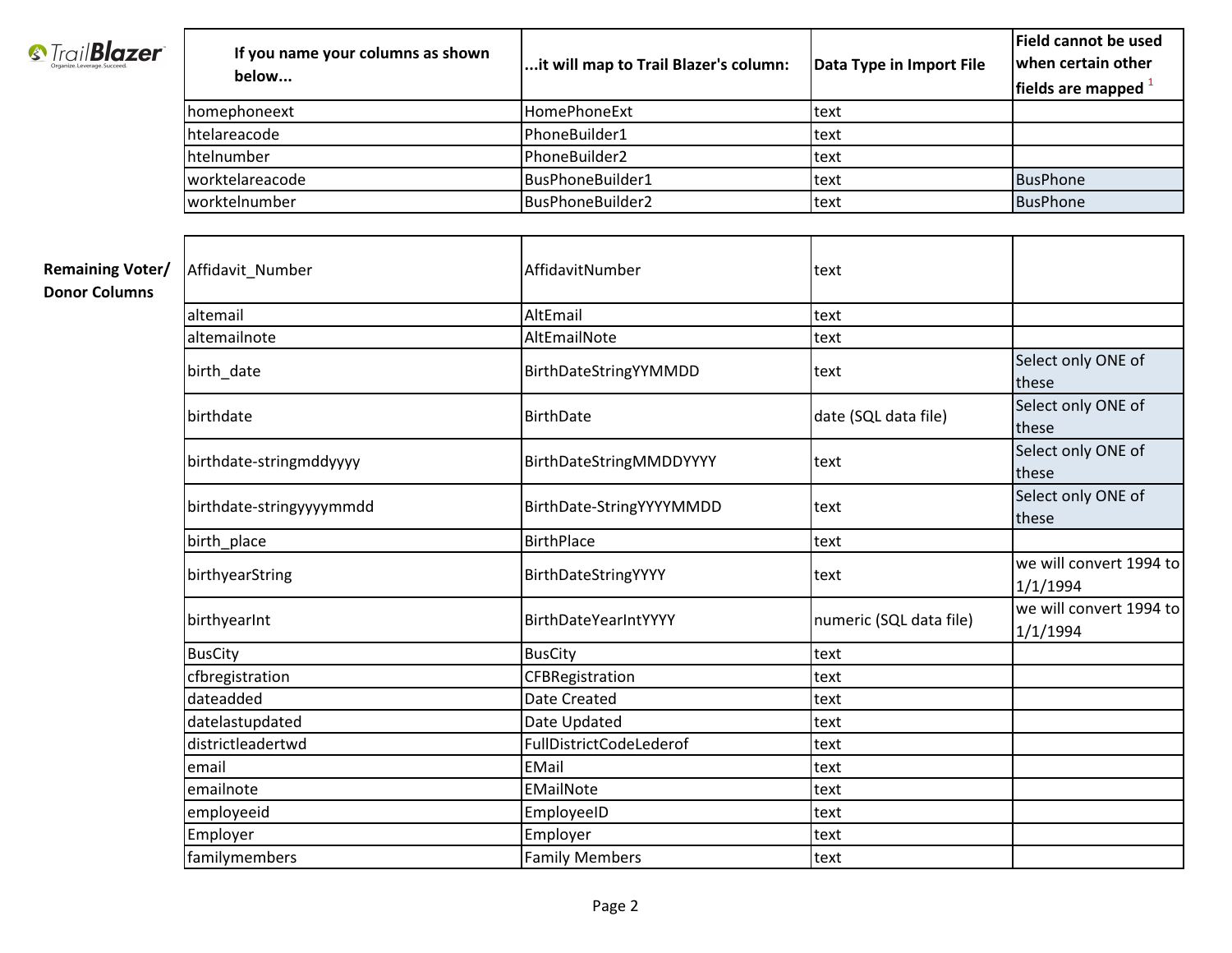|                                                 |                                   |                                                    |                          | <b>Field cannot be used</b> |
|-------------------------------------------------|-----------------------------------|----------------------------------------------------|--------------------------|-----------------------------|
| <b><i><u><i><u>StrailBlazer</u></i></u></i></b> | If you name your columns as shown | it will map to Trail Blazer's column:              | Data Type in Import File | when certain other          |
|                                                 | below                             |                                                    |                          | fields are mapped           |
|                                                 | householdrec                      | HouseholdRecord                                    | text                     |                             |
|                                                 | <b>JobTitle</b>                   | JobTitle                                           | text                     |                             |
|                                                 | last_ncoa_date                    | NationalChangeOfAddressDateStringYY<br><b>MMDD</b> | text                     |                             |
|                                                 | Last_Transaction_Date             | RegistrationLastChangedDateStringYYM<br><b>MDD</b> | text                     |                             |
|                                                 | logdate                           | LogDateStringMMDDYYYY                              | text                     |                             |
|                                                 | ogmethod                          | LogMethod <sup>2</sup>                             | numeric                  |                             |
|                                                 | ognotearray                       | Log_Array                                          | text                     |                             |
|                                                 | mhhid                             | HouseholdNatRecord                                 | text                     |                             |
|                                                 | Note                              | Note                                               | text                     |                             |
|                                                 | Occupation                        | Occupation                                         | text                     |                             |
|                                                 | orderinhouse                      | HeadofHousehold/Int                                | numeric (SQL data file)  |                             |
|                                                 | original_join_date                | User Date 3                                        | text                     |                             |
|                                                 | party                             | Party                                              | text                     |                             |
|                                                 | PCRDate                           | PCRDate                                            | text                     |                             |
|                                                 | PCRNumber                         | PCRNumber                                          | text                     |                             |
|                                                 | poll_assistance                   | Poll Assistance                                    | text                     |                             |
|                                                 | reg_date                          | <b>Registration Date</b>                           | date (SQL data file)     | Select only ONE of<br>these |
|                                                 | RegDateYYYYMMDD                   | RegDate-StringYYYYMMDD                             | text                     | Select only ONE of<br>these |
|                                                 | Registration_date                 | RegDateStringYYMMDD                                | text                     | Select only ONE of<br>these |
|                                                 | registrationdate                  | <b>RegDateStringMMDDYYYY</b>                       | text                     | Select only ONE of<br>these |
|                                                 | sos                               | <b>SOS Voter Number</b>                            | text                     |                             |
|                                                 | renewal_date                      | <b>User Date 2</b>                                 | text                     |                             |
|                                                 | sex                               | Sex                                                | text                     |                             |
|                                                 | tbzid                             | <b>Trail Blazer Record ID</b>                      | numeric                  |                             |
|                                                 | twd                               | FullDistrictCode                                   | text                     |                             |
|                                                 | User001                           | User001                                            | text                     |                             |
|                                                 | User002                           | User002                                            | text                     |                             |
|                                                 | User003                           | User003                                            | text                     |                             |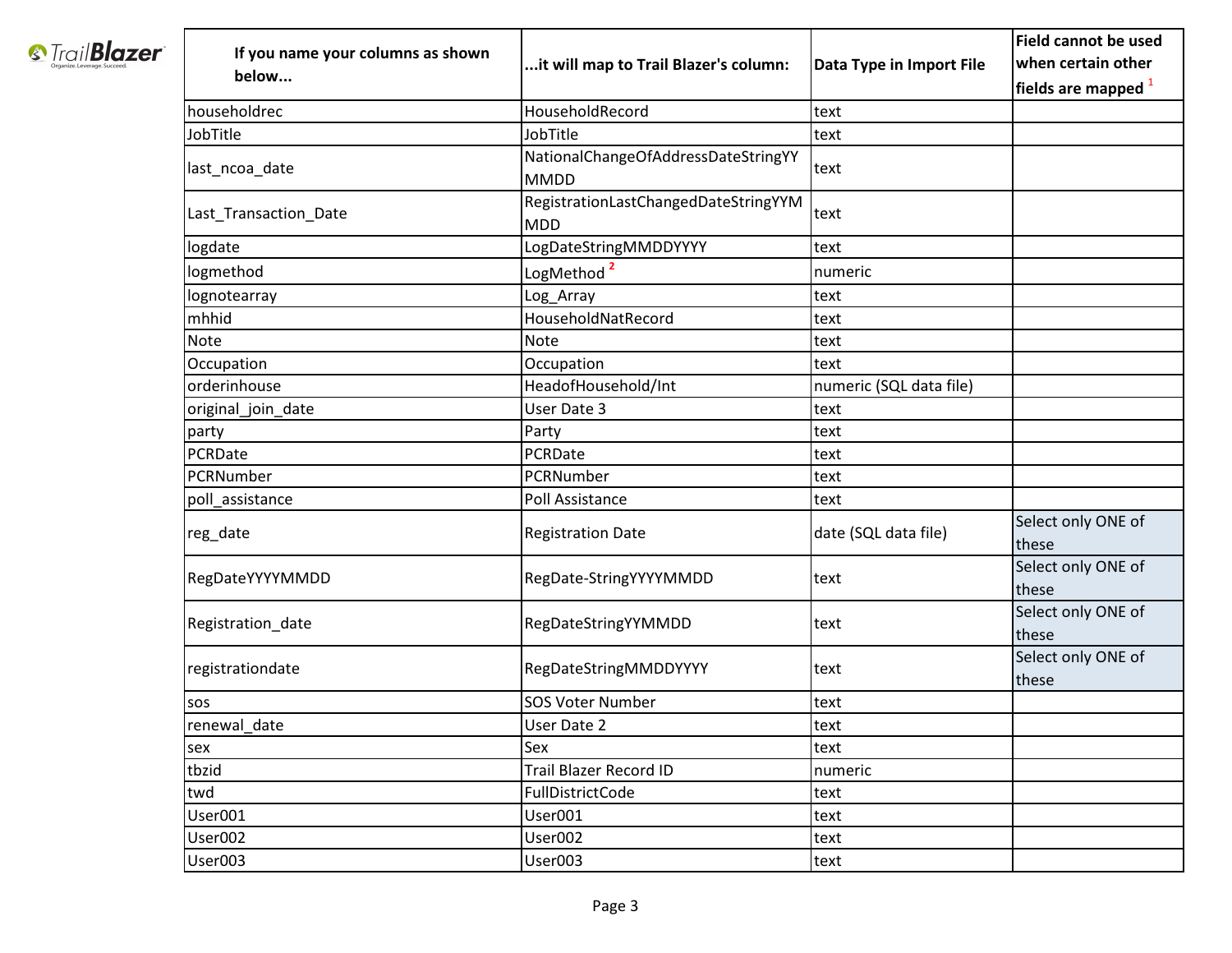|                                           |                                   |                                       |                          | <b>Field cannot be used</b>    |
|-------------------------------------------|-----------------------------------|---------------------------------------|--------------------------|--------------------------------|
| <i><b><i>S</i></b> Trail<b>Blazer</b></i> | If you name your columns as shown | it will map to Trail Blazer's column: | Data Type in Import File | when certain other             |
|                                           | below                             |                                       |                          | fields are mapped <sup>1</sup> |
|                                           | User004                           | User004                               | text                     |                                |
|                                           | User005                           | User005                               | text                     |                                |
|                                           | User006                           | User006                               | text                     |                                |
|                                           | User007                           | User007                               | text                     |                                |
|                                           | User008                           | User008                               | text                     |                                |
|                                           | User009                           | User009                               | text                     |                                |
|                                           | User010                           | User010                               | text                     |                                |
|                                           | User011                           | User011                               | text                     |                                |
|                                           | User012                           | User012                               | text                     |                                |
|                                           | userdate001                       | User Date 1                           | text                     |                                |
|                                           | userdec01                         | User Decimal 01                       | numeric                  |                                |
|                                           | userdec02                         | <b>User Decimal 02</b>                | numeric                  |                                |
|                                           | userdec03                         | User Decimal 03                       | numeric                  |                                |
|                                           | userdec04                         | User Decimal 04                       | numeric                  |                                |
|                                           | WebSite                           | WebSite                               | text                     |                                |
| <b>Address Columns</b>                    |                                   |                                       |                          |                                |
|                                           | street                            | Addr1 Address <sup>3</sup>            | text                     | <b>StreetBuilderX</b>          |
|                                           | street2                           | Addr1 Address2                        | text                     | <b>StreetBuilderX</b>          |
|                                           | street3                           | Addr1 Address3                        | text                     | <b>StreetBuilderX</b>          |
|                                           | appeals                           | Addr1 Appeals Court District          | text                     |                                |
|                                           | state                             | Addr1 State                           | text                     | CityStateZip                   |
|                                           | zip                               | Addr1 ZipCode                         | text                     | CityStateZip                   |
|                                           | zip4                              | Addr1 ZipCodePlus4(4 chars only)      | text                     |                                |
|                                           | addressuser01                     | Addr User 01                          | text                     |                                |
|                                           | addressuser02                     | Addr User 02                          | text                     |                                |
|                                           | addressuser03                     | Addr User 03                          | text                     |                                |
|                                           | addressuser04                     | Addr User 04                          | text                     |                                |
|                                           | addressuser05                     | Addr User 05                          | text                     |                                |
|                                           | addressuser06                     | Addr User 06                          | text                     |                                |
|                                           | addressuser07                     | Addr User 07                          | text                     |                                |
|                                           | addressuser08                     | Addr User 08                          | text                     |                                |
|                                           | addressuser09                     | Addr User 09                          | text                     |                                |
|                                           | addressuser10                     | Addr User 10                          | text                     |                                |
|                                           | addrtype                          | Addr1 AddressTypeString               | text                     |                                |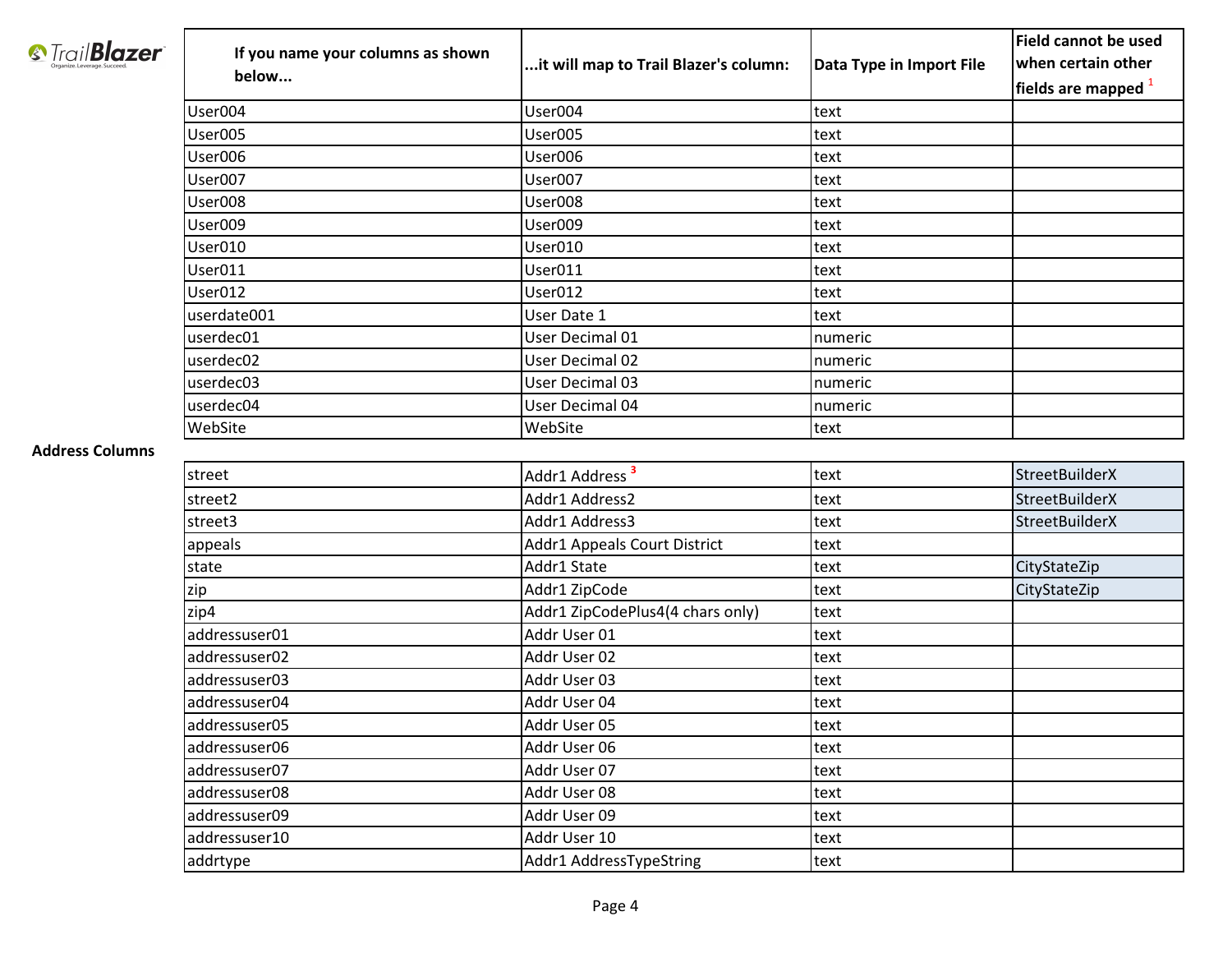|                                     |                                   |                                           |                          | <b>Field cannot be used</b>                      |
|-------------------------------------|-----------------------------------|-------------------------------------------|--------------------------|--------------------------------------------------|
| <b><i>S</i></b> Trail <b>Blazer</b> | If you name your columns as shown | it will map to Trail Blazer's column:     | Data Type in Import File | when certain other                               |
|                                     | below                             |                                           |                          | fields are mapped                                |
|                                     |                                   |                                           |                          | Address, Address2,                               |
|                                     | aptbuilder1                       | Addr1 AptBuilder1                         | text                     | Address3                                         |
|                                     | aptbuilder2                       | Addr1 AptBuilder2                         | text                     | Address, Address2,<br>Address3                   |
|                                     | city                              | Addr1 City                                | text                     | CityStateZip                                     |
|                                     | citycouncildistrict               | Addr1 City Council                        | text                     |                                                  |
|                                     | citystatezip                      | Addr1 CityStateZip                        | text                     |                                                  |
|                                     | commdistcode                      | Addr1 Commissioner District               | text                     |                                                  |
|                                     | <b>CD</b>                         | Addr1 CD (congressional district)         | text                     |                                                  |
|                                     | country                           | Addr1 Nation                              | text                     |                                                  |
|                                     | county                            | Addr1 County                              | text                     |                                                  |
|                                     | countycode                        | Addr1 County Code                         | text                     |                                                  |
|                                     | dte locstringaddresseffectivedate | Address Effective Date<br>string_mmddyyyy | text                     | <b>Address Effective Date</b>                    |
|                                     | fips                              | Addr1 FIPS                                | text                     |                                                  |
|                                     | halfaddr                          | Addr1 StreetBuilder4                      | text                     | Address, Address2,<br>Address3                   |
|                                     | hospital                          | Addr1 Hospital                            | text                     |                                                  |
|                                     | house_number                      | Addr1 HouseNumBuilder1                    | text                     | Address, Address2,<br>Address3                   |
|                                     | housenumberfraction               | Addr1 HouseNumBuilder2                    | text                     | Address, Address2,<br>Address3                   |
|                                     | judicial_district                 | Addr1 District Court                      | text                     |                                                  |
|                                     | justice_of_peace_district         | Addr1 Justice of Peace                    | text                     |                                                  |
|                                     | lastaddressdate                   | Address Effective Date                    | text                     | <b>Address Effective Date</b><br>string mmddyyyy |
|                                     | mail_country                      | <b>Addr2 Nation</b>                       | text                     |                                                  |
|                                     | mailcart                          | Addr1 CART                                | text                     |                                                  |
|                                     | mailcity                          | Addr2 City                                | text                     | CityStateZip                                     |
|                                     | MailCityStateZip                  | Addr2 CityStateZip                        | text                     |                                                  |
|                                     | mailcoa                           | Addr1 COA                                 | text                     |                                                  |
|                                     | maildpt                           | Addr1 DPT                                 | text                     |                                                  |
|                                     | maildsf                           | Addr1 DSF                                 | text                     |                                                  |
|                                     |                                   |                                           |                          |                                                  |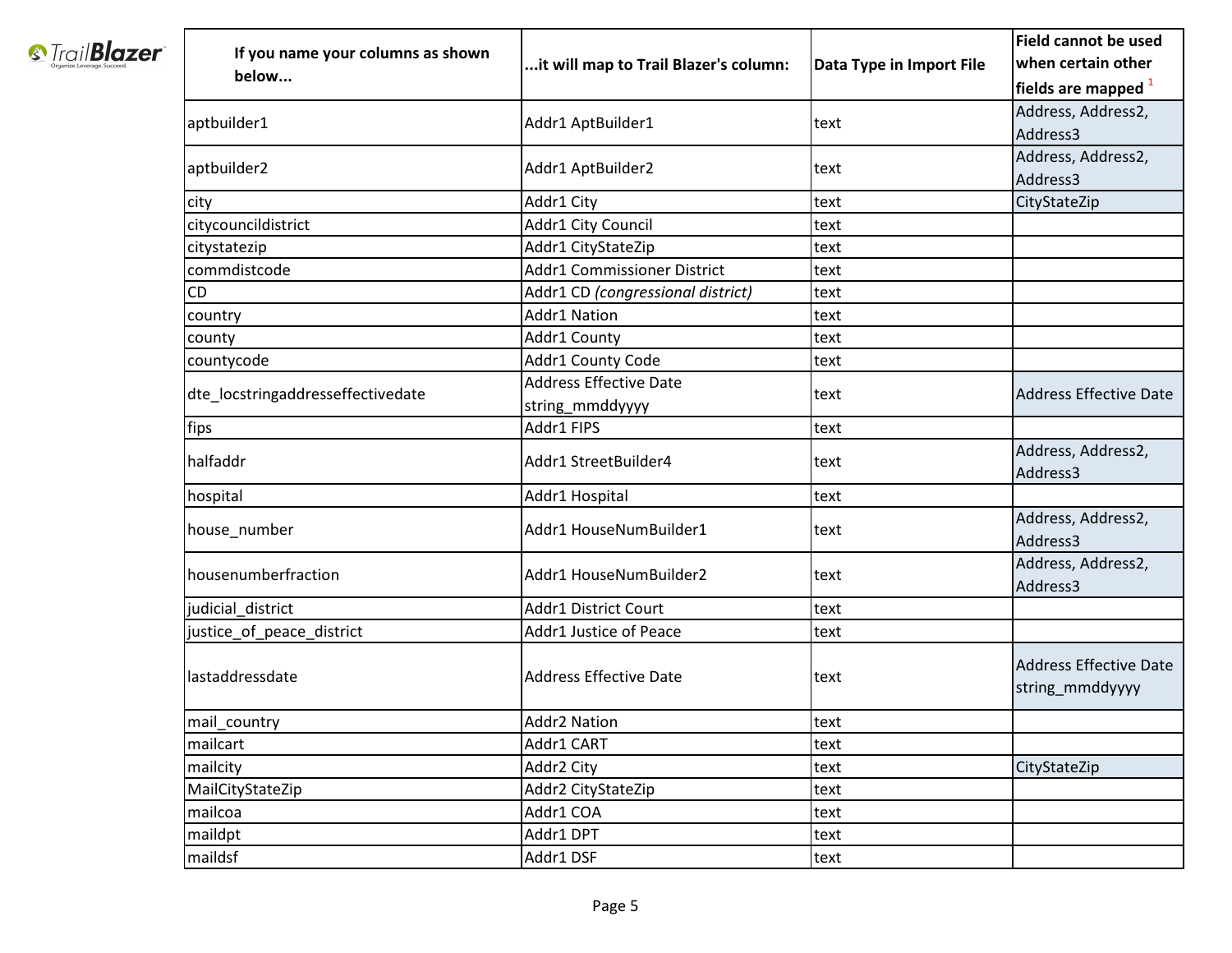|                                           |                                   |                                       |                          | <b>Field cannot be used</b>    |
|-------------------------------------------|-----------------------------------|---------------------------------------|--------------------------|--------------------------------|
| <b><i><u><i>S</i></u></i></b> TrailBlazer | If you name your columns as shown | it will map to Trail Blazer's column: | Data Type in Import File | when certain other             |
|                                           | below                             |                                       |                          | fields are mapped $^1$         |
|                                           | mailloo                           | Addr1 LOO                             | text                     |                                |
|                                           | maillot                           | Addr1 LOT                             | text                     |                                |
|                                           | mailstate                         | Addr2 State                           | text                     | CityStateZip                   |
|                                           | mailstreet                        | Addr2 Address                         | text                     |                                |
|                                           | mailstreet2                       | Addr2 Address2                        | text                     |                                |
|                                           | mailzipcode                       | Addr2 ZipCode                         | text                     | CityStateZip                   |
|                                           | mcdname                           | Addr1 MCDname                         | text                     |                                |
|                                           | OtherStreet3                      | Addr2 Address3                        | text                     |                                |
|                                           | otherzip4                         | Addr2 Zip4                            | text                     |                                |
|                                           | park                              | Addr1 Park                            | text                     |                                |
|                                           | precinctcode                      | Addr1 PrecinctCode                    | text                     |                                |
|                                           | precinctname                      | Addr1 PrecinctName                    | text                     |                                |
|                                           | public_service_comm               | Addr1 Public Service Comm             | text                     |                                |
|                                           | school district                   | Addr1 School District                 | text                     |                                |
|                                           | school sub board district         | Addr1 School Sub District             | text                     |                                |
|                                           | soilwater                         | Addr1 Soilwater                       | text                     |                                |
|                                           | <b>LD</b>                         | Addr1 LD (state house district)       | text                     |                                |
|                                           | <b>SD</b>                         | Addr1 SD (state senate district)      | text                     |                                |
|                                           | state board                       | Addr1 State Board                     | text                     |                                |
|                                           | statemcdcode                      | Addr1 StateMCDcode                    | text                     |                                |
|                                           | streetdirection                   | Addr1 StreetBuilder3                  | text                     | Address, Address2,<br>Address3 |
|                                           | streetmod                         | Addr1 StreetBuilder2                  | text                     | Address, Address2,<br>Address3 |
|                                           | streetname                        | Addr1 StreetBuilder1                  | text                     | Address, Address2,<br>Address3 |
|                                           | supreme_court                     | Addr1 Supreme Court District          | text                     |                                |
|                                           | WardCode                          | Addr1 VoterWardCode                   | text                     |                                |
|                                           | lat                               | latitute                              | text                     |                                |
|                                           | long                              | longitude                             | text                     |                                |

|                    | Attribute Builder / Attribute Folder |  |
|--------------------|--------------------------------------|--|
| <b>ATTRIBUTES:</b> | IName                                |  |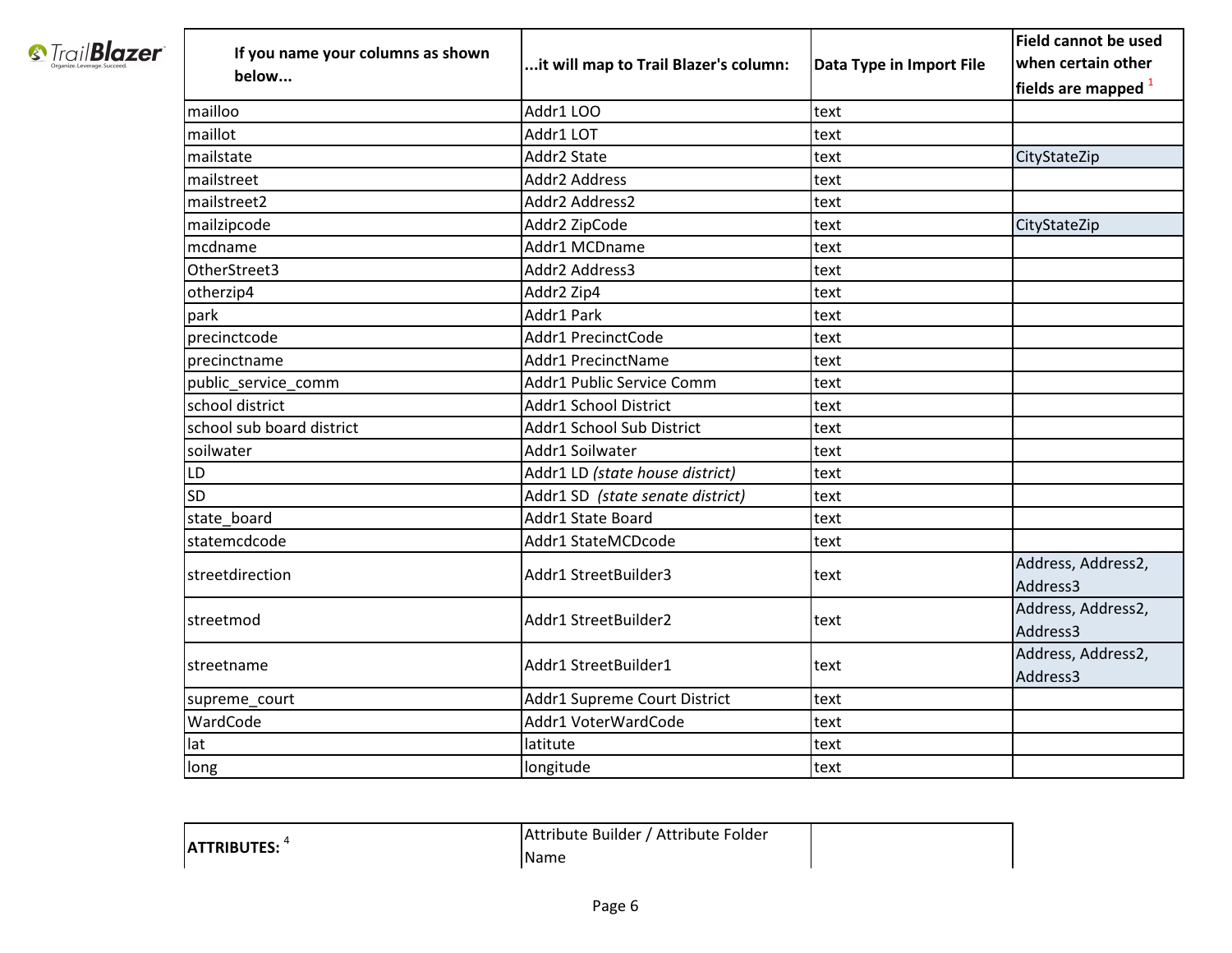| <b><i><u><i><u>S</u></i></u></i></b> TrailBlazer<br>Organize, Leverage, Succeed. | If you name your columns as shown<br>below                                    | it will map to Trail Blazer's column: | Data Type in Import File | <b>IField cannot be used</b><br>when certain other<br>lfields are mapped |
|----------------------------------------------------------------------------------|-------------------------------------------------------------------------------|---------------------------------------|--------------------------|--------------------------------------------------------------------------|
|                                                                                  | [You may map as many columns as you like to<br>the Attribute Builder columns. | Attribute Builder / Attribute Name    | <b>text</b>              |                                                                          |
|                                                                                  |                                                                               | Attribute Builder / Date              |                          |                                                                          |
|                                                                                  |                                                                               | Attribute Builder / Value             |                          |                                                                          |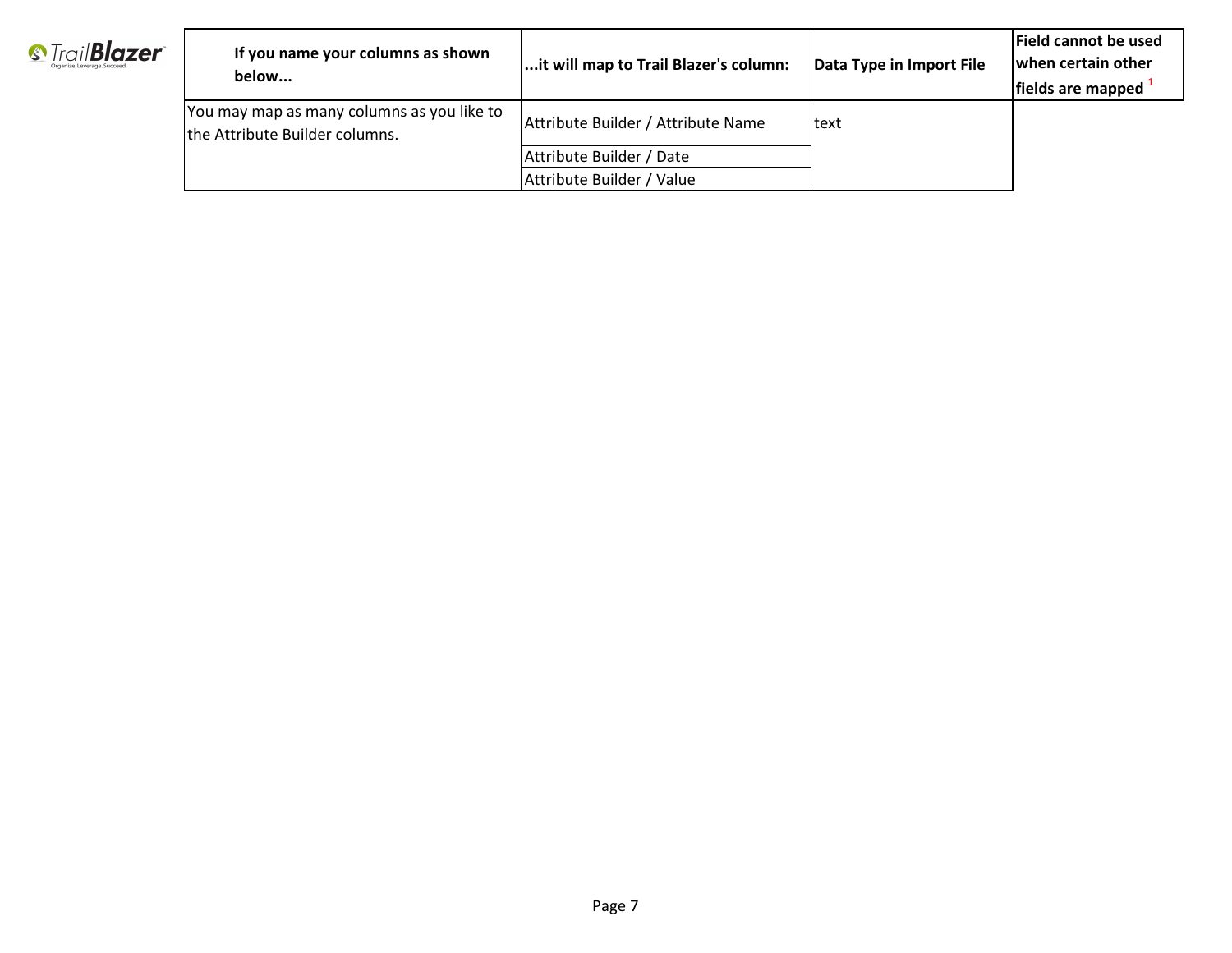### Attributes

# Example 1

# In the image below, the column Cat Breed will be mapped to Attribute Builder / Attribute Name

| $\mathcal{A}$   | $\mathsf{A}$     | B                 | c            | D                                | Ε                | F                      | G         | н       |                                    |
|-----------------|------------------|-------------------|--------------|----------------------------------|------------------|------------------------|-----------|---------|------------------------------------|
| $\mathbf{1}$    |                  |                   |              |                                  |                  |                        |           | Map to: | Attribute Builder / Attribute Name |
| $\overline{2}$  |                  |                   |              |                                  |                  |                        |           |         |                                    |
| 3               | <b>Last Name</b> | <b>First Name</b> | middle       | street                           | street2          | City                   | State zip |         | <b>Cat Breed</b>                   |
| 4               | Amberg           | Kelly             | Jean         | 15057 81st Cir NE                |                  | Otsego                 | <b>MN</b> |         | 55330 American Shorthair           |
| 5               | Anderson         | Katelyn           | Reif         | 18 Dellwood Ave                  |                  | <b>White Bear Lake</b> | <b>MN</b> |         | 55110 Ojos Azules                  |
| 6               | <b>Baldwin</b>   | Martin            | Henry        | 1632 Superior St E               | Apt <sub>3</sub> | Duluth                 | <b>MN</b> |         | 55812 Burmilla                     |
| $\overline{7}$  | <b>Baskin</b>    | Kecia             |              | Ann Jacobson 3568 Snelling Ave N |                  | <b>Arden Hills</b>     | <b>MN</b> |         | 55112 American Curl                |
| 8               | <b>Beaubien</b>  | Patricia          | Mae          | 3917 Roosevelt St                |                  | <b>St Anthony</b>      | <b>MN</b> |         | 55421 Ojos Azules                  |
| $\overline{9}$  | <b>Becker</b>    | Anton             | Edwin        | 1615 Old Hudson Rd               |                  | <b>St Paul</b>         | <b>MN</b> |         | 55106 American Curl                |
| 10 <sup>1</sup> | Behnken          | Judy              | Ann          | 598 Yankton College Ln           |                  | New Brighton           | <b>MN</b> |         | 55112 American Shorthair           |
| 11              | <b>Behnken</b>   | Larry             | R            | 598 Yankton College Ln           |                  | New Brighton           | <b>MN</b> |         | 55112 Burmilla                     |
|                 | 12 Blume         | Christopher       |              | 1156 Woodcrest Ave               |                  | Shoreview              | <b>MN</b> |         | 55126 Ojos Azules                  |
|                 | 13 Boese         | Charles           | Robert       | 18345 224th Ave NW               |                  | <b>Big Lake</b>        | <b>MN</b> |         | 55309 American Wirehair            |
|                 | 14 Briggs        | Timothy           | Eugene       | 401 Wyndham Cir E                |                  | <b>New Brighton</b>    | <b>MN</b> |         | 55112 American Wirehair            |
| 15              | <b>Burt</b>      | Larry             | т            | 2700 14th St NW                  |                  | New Brighton           | <b>MN</b> |         | 55112 Ojos Azules                  |
|                 | 16 Carey         | John              | <b>David</b> | 1618 Jefferson Ave               |                  | St Paul                | <b>MN</b> |         | 55105 American Wirehair            |
| 17              | Causton          | Amy               | н            | 1362 Colonial Dr                 |                  | Roseville              | <b>MN</b> |         | 55113 Burmilla                     |
|                 | 18 Cerimovic     | Sehida            |              | 3216 Diamond Eight Ter           | Apt 303          | <b>St Anthony</b>      | <b>MN</b> |         | 55421 Selkirk Rex                  |
|                 | 19 Collins       | <b>Barbara</b>    | Ann          | 359 Highpoint Cv S               |                  | Maplewood              | <b>MN</b> |         | 55119 Selkirk Rex                  |
| 20              | Conlin           | <b>Nicole</b>     | Ah-ryeon     | 5680 Hadley Ave N                |                  | Apt 252 Oakdale        | <b>MN</b> |         | 55128 American Curl                |
|                 | 21 Costello      | Susan             | M            | 769 Larson Ln                    |                  | Shoreview              | <b>MN</b> |         | 55126 American Curl                |
|                 | 22 Dahlke        | Clarice           | Ann          | 24360 Placid Dr                  |                  | Deerwood               | <b>MN</b> |         | 56444 Selkirk Rex                  |
|                 |                  |                   |              |                                  |                  |                        |           |         |                                    |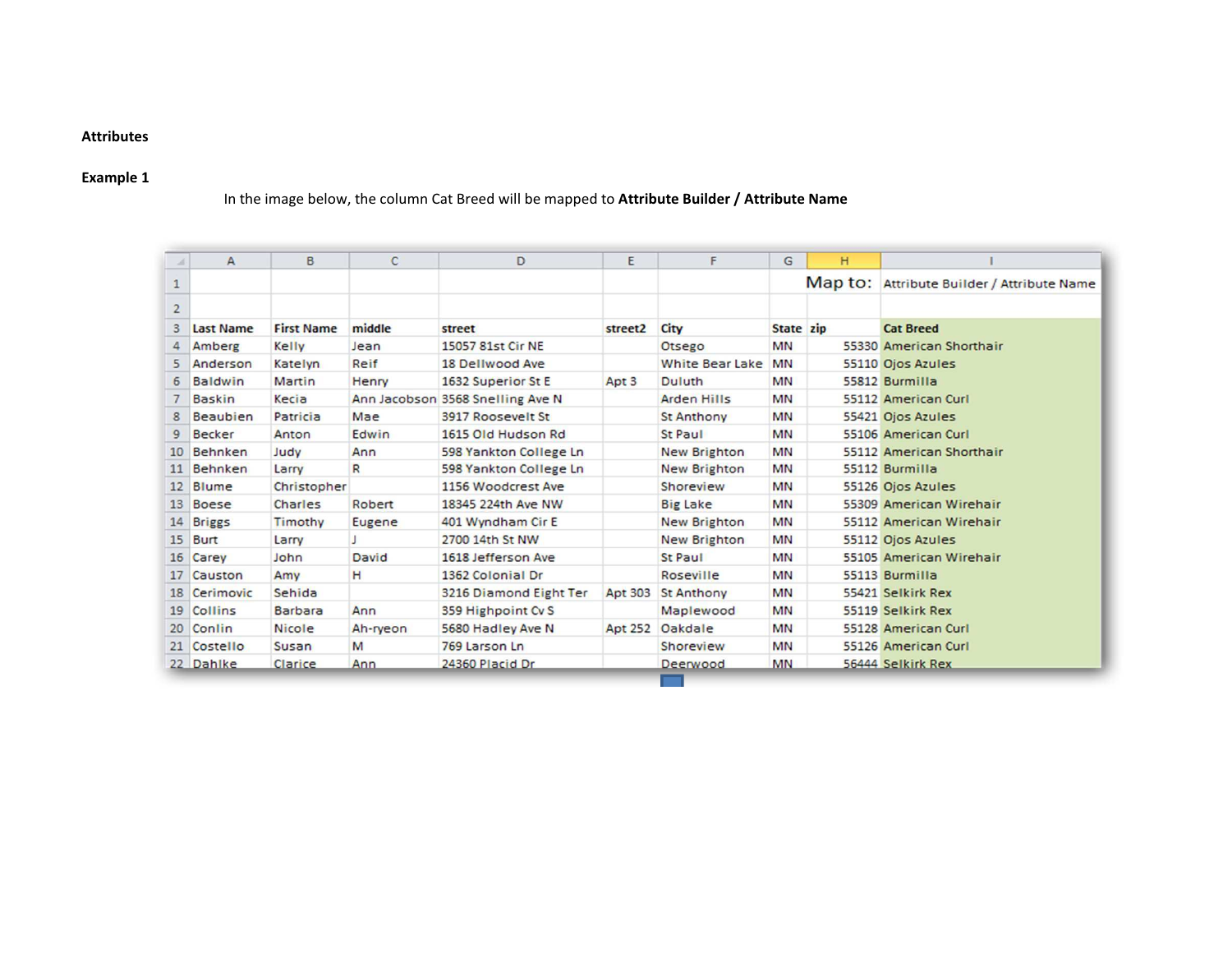

Once imported will look like this in Trail Blazer:

|   | Attribute                 | Yes | Date From | Date To | Note |
|---|---------------------------|-----|-----------|---------|------|
|   | Attributes<br><b>E</b>    |     |           |         |      |
| Þ | E <b>E</b> r Cat Breed    |     |           |         |      |
|   | <b>ER</b> American Curl   | E   |           |         |      |
|   | <b>American Shorthair</b> | C   |           |         |      |
|   | <b>American Wirehair</b>  | Đ   |           |         |      |
|   | <b>British Shorthair</b>  | C   |           |         |      |
|   | Burmilla                  | П   |           |         |      |
|   | <b>EB</b> Comish Rex      | E   |           |         |      |
|   | <b>EB</b> Ojos Azules     | F   |           |         |      |
|   | Bo Savannah               | Œ   |           |         |      |
|   | <b>Selkirk Rex</b>        | E   |           |         |      |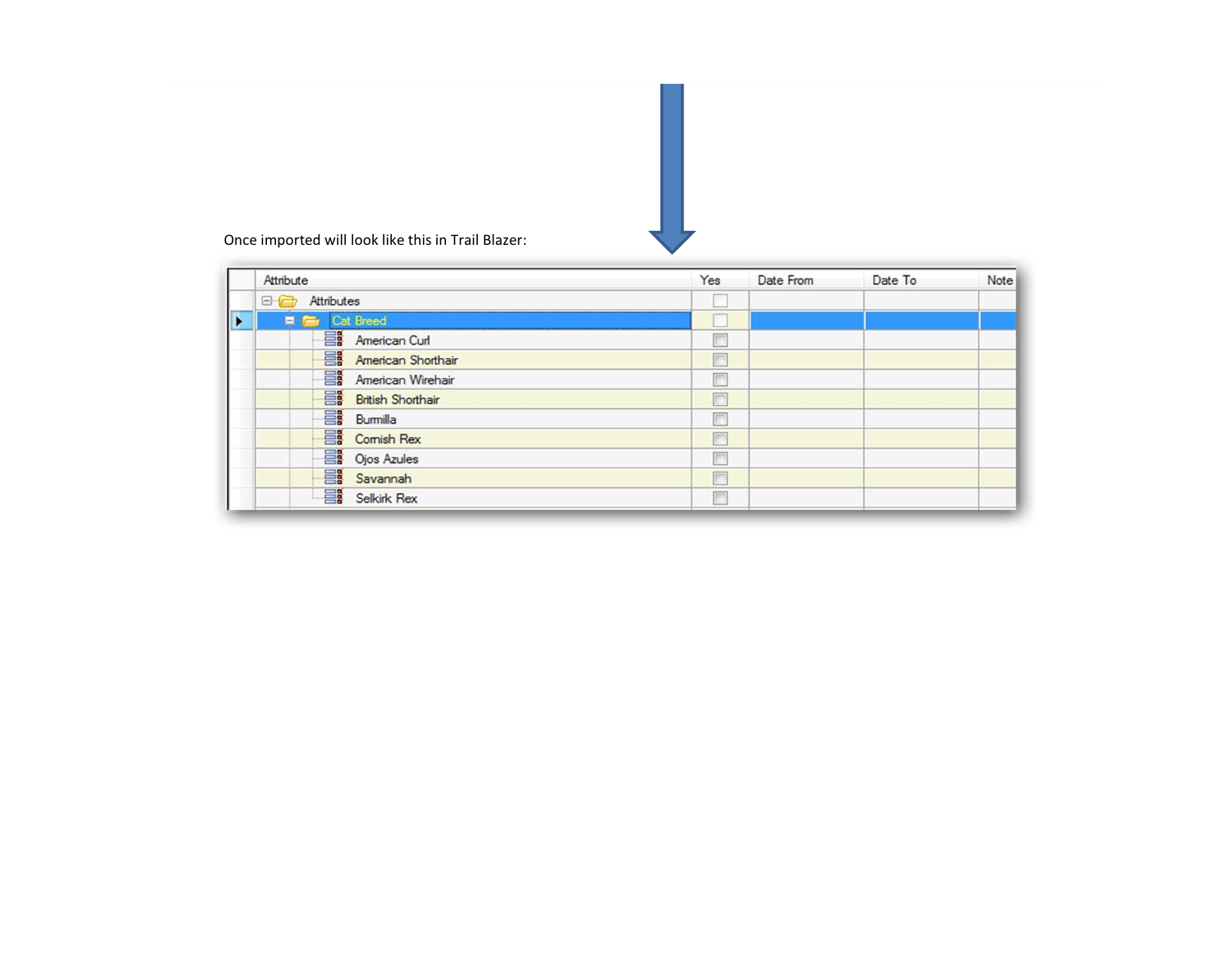## Example 2

In the example below, the four columns are related. When mapped as shown on line 1 it would display as shown in the next picture.

| $\mathcal{A}$  | $\mathsf{A}$     | B                 | C                     |                               | K                                    |                                    | M                      |
|----------------|------------------|-------------------|-----------------------|-------------------------------|--------------------------------------|------------------------------------|------------------------|
|                |                  |                   |                       | Attribute Builder / Attribute | <b>Attribute Builder / Attribute</b> | Attribute                          | <b>Attribute</b>       |
| $\mathbf{1}$   |                  |                   |                       | Map to: Folder Name           | Name                                 | <b>Builder / Date</b>              | <b>Builder / Value</b> |
| $\overline{2}$ |                  |                   |                       |                               |                                      |                                    |                        |
| 3              | <b>Last Name</b> | <b>First Name</b> | middle                | <b>Highest Education</b>      | <b>Major</b>                         | <b>Graduation Date Highest GPA</b> |                        |
| 4              | Amberg           | Kelly             | Jean                  | <b>High School</b>            | N/A                                  | 6/15/1975                          | 3.087                  |
| 5.             | Anderson         | Katelyn           | Reif                  | <b>Not</b>                    | N/A                                  |                                    |                        |
| 6              | <b>Baldwin</b>   | Martin            | Henry                 | Graduate                      | <b>Accounting</b>                    | 6/15/1994                          | 3.904                  |
| $\overline{7}$ | <b>Baskin</b>    | Kecia             | Ann Jacobson Graduate |                               | <b>Secondary Education</b>           | 6/15/1972                          | 3.053                  |
| 8              | <b>Beaubien</b>  | Patricia          | Mae                   | <b>High School</b>            | N/A                                  | 6/15/1990                          | 3.092                  |
| 9              | <b>Becker</b>    | Anton             | Edwin                 | <b>High School</b>            | N/A                                  | 6/15/1970                          | 3.374                  |
| 10             | <b>Behnken</b>   | Judy              | Ann                   | <b>High School</b>            | N/A                                  | 6/15/1989                          | 2.964                  |
| 11             | <b>Behnken</b>   | Larry             | R                     | Graduate                      | <b>Accounting</b>                    | 6/15/1973                          | 3.675                  |
| 12             | <b>Blume</b>     | Christopher       |                       | College                       | Math                                 | 6/15/1994                          | 3.575                  |
| 13             | <b>Boese</b>     | Charles           | Robert                | <b>Not</b>                    | N/A                                  |                                    |                        |
| 14             | <b>Briggs</b>    | <b>Timothy</b>    | Eugene                | Graduate                      | Chemistry                            | 6/15/2000                          | 3.228                  |
| 15             | <b>Burt</b>      | Larry             |                       | <b>Not</b>                    | N/A                                  |                                    |                        |
| 16             | Carey            | John              | David                 | <b>Not</b>                    | N/A                                  |                                    |                        |
| 17             | Causton          | Amy               | н                     | <b>High School</b>            | N/A                                  | 6/15/1988                          | 3.409                  |
| 18             | Cerimovic        | Sehida            |                       | College                       | Math                                 | 6/15/2000                          | 2.913                  |
| 19             | <b>Collins</b>   | <b>Barbara</b>    | Ann                   | Graduate                      | Math                                 | 6/15/1987                          | 3.695                  |
| 20             | Conlin           | <b>Nicole</b>     | Ah-ryeon              | Graduate                      | Accounting                           | 6/15/1983                          | 3.934                  |
|                | 21 Costello      | Susan             | M                     | College                       | Chemistry                            | 6/15/1979                          | 3.544                  |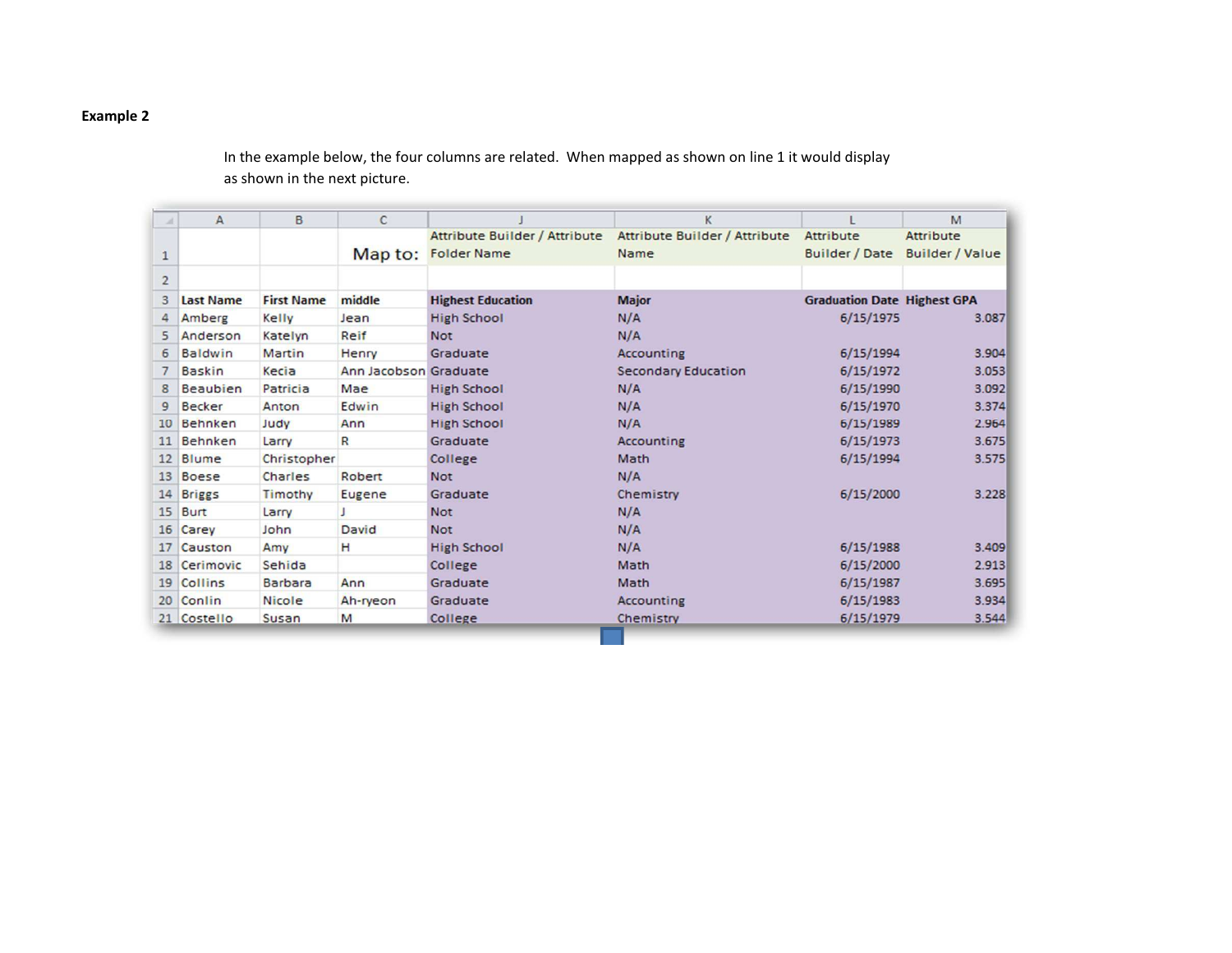Once imported will look like this in Trail Blazer:

| Attribute                                 | Yes |
|-------------------------------------------|-----|
| Attributes<br>8-1 <del>2</del>            |     |
| <b>Highest Education</b><br>$\Box$ $\Box$ |     |
| College<br>$\ominus$                      |     |
| E.<br>Accounting                          |     |
| E.<br>Chemistry                           |     |
| E.<br><b>Information System</b>           |     |
| 특<br>Math                                 |     |
| 昌<br><b>Secondary Education</b>           |     |
| Graduate<br>$\ominus$ $\ominus$           |     |
| E.<br>Accounting                          |     |
| 틐<br>Chemistry                            |     |
| E.<br><b>Information System</b>           |     |
| 昌<br>Math                                 |     |
| Secondary Education                       |     |
| <b>High School</b><br>$\ominus$           |     |
| a N/A                                     |     |
| <b>Not</b><br>A-C                         |     |
| 昌<br>N/A                                  |     |

High School and Thoset Not graduating high school would not have a Major, thus the N/A major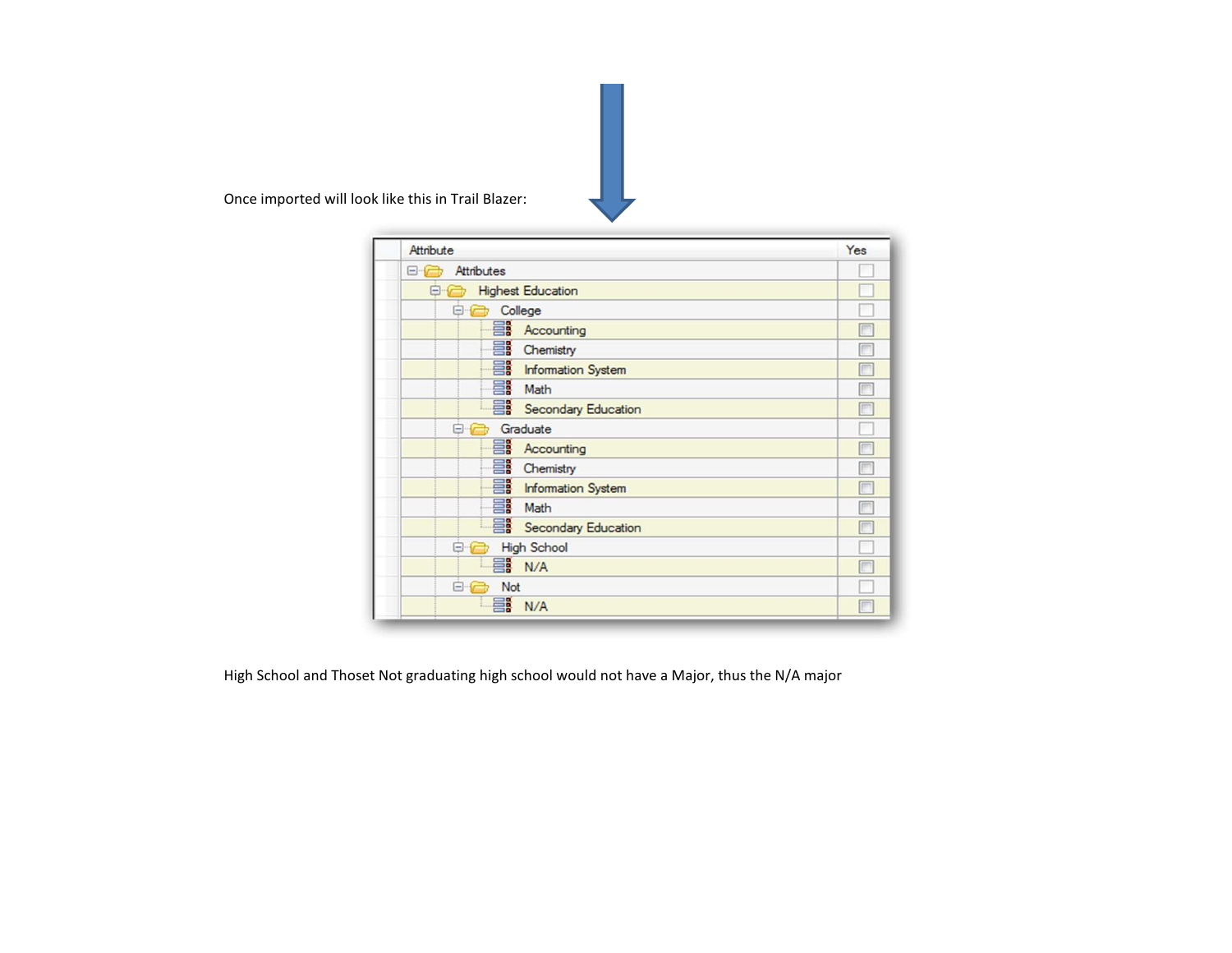## **Example 3** In this case we have just 2 columns that will be mapped to the attribute

| A              | $\mathsf{A}$     | B                 | $\mathsf{C}$ | P                                                                   | $\Omega$                   |
|----------------|------------------|-------------------|--------------|---------------------------------------------------------------------|----------------------------|
| $\mathbf{1}$   |                  |                   |              | Map to: Attribute Builder / Attribute Name Attribute Builder / Date |                            |
| $\overline{2}$ |                  |                   |              |                                                                     |                            |
| 3              | <b>Last Name</b> | <b>First Name</b> | middle       | <b>First Registration Date</b>                                      | <b>Date of Registraion</b> |
| 4              | Amberg           | Kelly             | Jean         | <b>First Registration Date</b>                                      | 1/10/2002                  |
| 5              | Anderson         | Katelyn           | Reif         | <b>First Registration Date</b>                                      | 6/17/1994                  |
| 6              | <b>Baldwin</b>   | Martin            | Henry        | <b>First Registration Date</b>                                      | 12/30/1997                 |
| 7              | <b>Baskin</b>    | Kecia             |              | Ann Jacobson First Registration Date                                | 7/19/2002                  |
| 8              | <b>Beaubien</b>  | Patricia          | Mae          | <b>First Registration Date</b>                                      | 12/19/1997                 |
| 9              | <b>Becker</b>    | Anton             | Edwin        | <b>First Registration Date</b>                                      | 10/17/2001                 |
| 10             | <b>Behnken</b>   | Judy              | Ann          | <b>First Registration Date</b>                                      | 11/1/1999                  |
| 11             | <b>Behnken</b>   | Larry             | R            | <b>First Registration Date</b>                                      | 1/3/1996                   |
| 12             | <b>Blume</b>     | Christopher       |              | <b>First Registration Date</b>                                      | 1/4/1995                   |
| 13             | <b>Boese</b>     | <b>Charles</b>    | Robert       | <b>First Registration Date</b>                                      | 10/10/1997                 |
| 14             | <b>Briggs</b>    | Timothy           | Eugene       | <b>First Registration Date</b>                                      | 1/7/2007                   |
| 15             | <b>Burt</b>      | Larry             | J            | <b>First Registration Date</b>                                      | 5/2/1991                   |
| 16             | Carey            | John              | David        | <b>First Registration Date</b>                                      | 10/19/2008                 |
| 17             | Causton          | Amy               | н            | <b>First Registration Date</b>                                      | 8/1/1998                   |
| 18             | Cerimovic        | Sehida            |              | <b>First Registration Date</b>                                      | 10/31/2006                 |
| 19             | Collins          | <b>Barbara</b>    | Ann          | <b>First Registration Date</b>                                      | 9/1/2002                   |
| 20             | Conlin           | <b>Nicole</b>     | Ah-ryeon     | <b>First Registration Date</b>                                      | 6/23/1992                  |
| 21             | Costello         | Susan             | м            | <b>First Registration Date</b>                                      | 1/31/2011                  |
| 22             | Dahlke           | Clarice           | Ann          | <b>First Registration Date</b>                                      | 6/30/2002                  |
| 23             | Dalley           | <b>Bryan</b>      | Frederic     | <b>First Registration Date</b>                                      | 7/15/2004                  |
|                | 24 Deboer        | Shawn             | Mitchell     | <b>First Registration Date</b>                                      | 11/12/1997                 |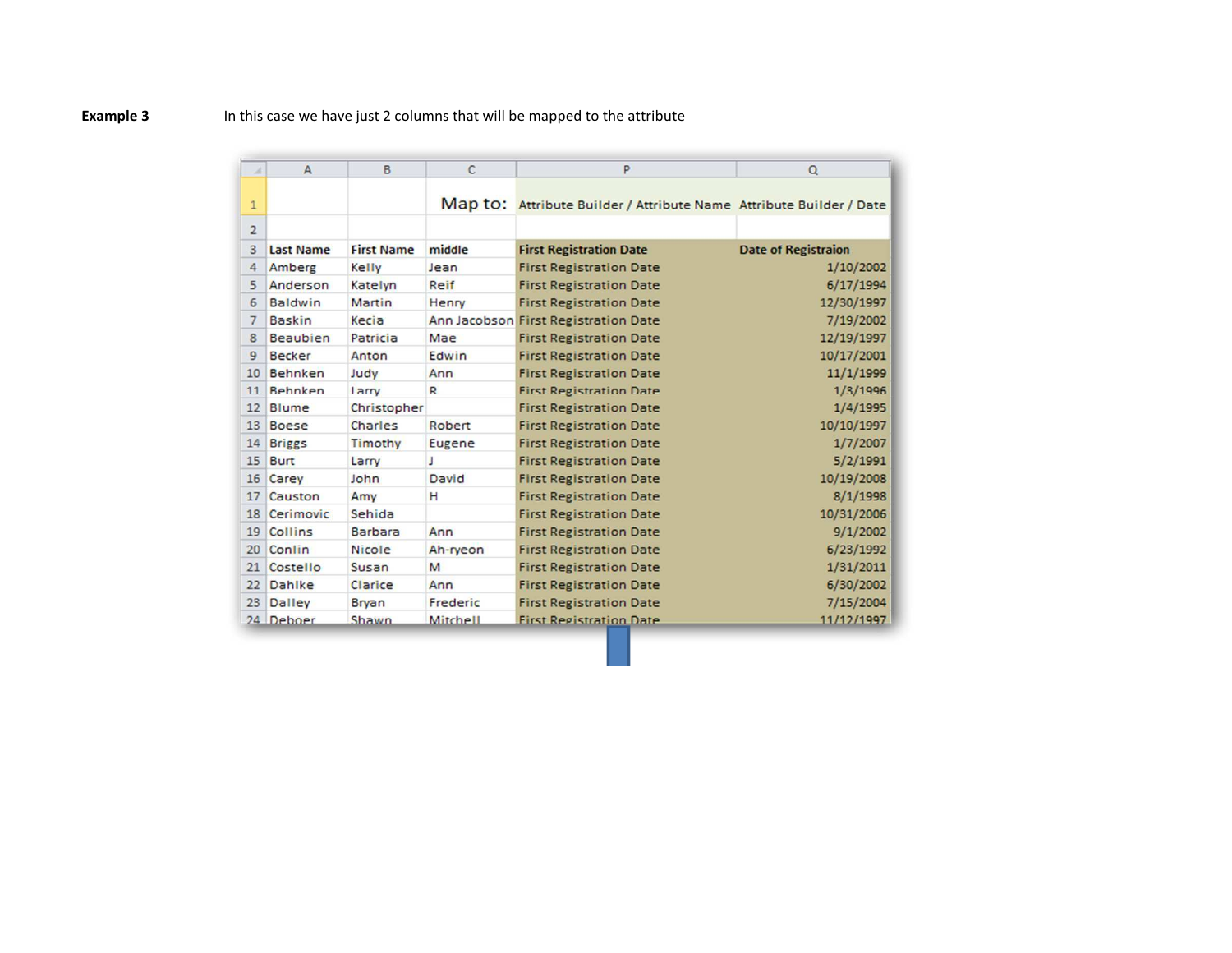Once imported will look like this in Trail Blazer: The Date portion of the attribute can be added to the list results.Attribute Canvas | Lawn Sign | Contribute | Pledge | Event | Log Favorites General Address Household Vote History  $\mathcal{F}$  Include Exclude  $\bullet$ n precisely Attribute Yes 80 O In at least **E Attributes**  $\sqrt{}$ n range **Englisher Registration Date**  $\sqrt{ }$  $\odot$  In all **ER** First Registration Date  $\overline{\mathbf{v}}$ ▶  $\div$  to 0  $\frac{\lambda}{\Psi}$  $\vert$ 1 **El Highest Education** П of 1 selected Not (special attributes to hide records without deleting) П FI-Ca Source  $\leftarrow$  $\rm III$ Es Edit | V Include V Exclude | E Sort E Format | Export & Print | B Detail | Summary | | | | | | | | | | Donors [110 records found] First First Last Incl ID MI Registration Name Name Date [Date]  $\boxed{1}$  $\blacktriangleright$ 222 Amberg Kelly 1/10/2002  $\boxed{v}$  $223$ Katelyn **R.** 6/17/1994 Anderson  $\boldsymbol{J}$  $224$ H., 12/30/1997 Baldwin Martin  $\boxed{\mathbf{v}}$ 225 Baskin 7/19/2002 Kecia A.,  $\overline{J}$ 226 Beaubien Patricia M. 12/19/1997  $\boxed{\mathbf{v}}$ 227 Becker Anton E., 10/17/2001  $\overline{\mathcal{L}}$ 228 A., 11/1/1999 Behnken Judy  $\boxed{v}$ 229 Behnken  $\mathbf{R}$ 1/3/1996 Lany  $\overline{\mathcal{L}}$ 230 Blume Christopher  $1/4/1995$  $\overline{\mathbf{v}}$ 231 Boese Charles R., 10/10/1997 E.,  $\overline{\mathcal{L}}$ 232 **Briggs** Timothy 1/7/2007  $\boxed{\mathbf{v}}$ 233 Burt Lamy T  $5/2/1991$  $\boldsymbol{v}$ 234 Carey John D., 10/19/2008  $\sqrt{2}$  235  $H$  $R/1/199R$ Causton Amy